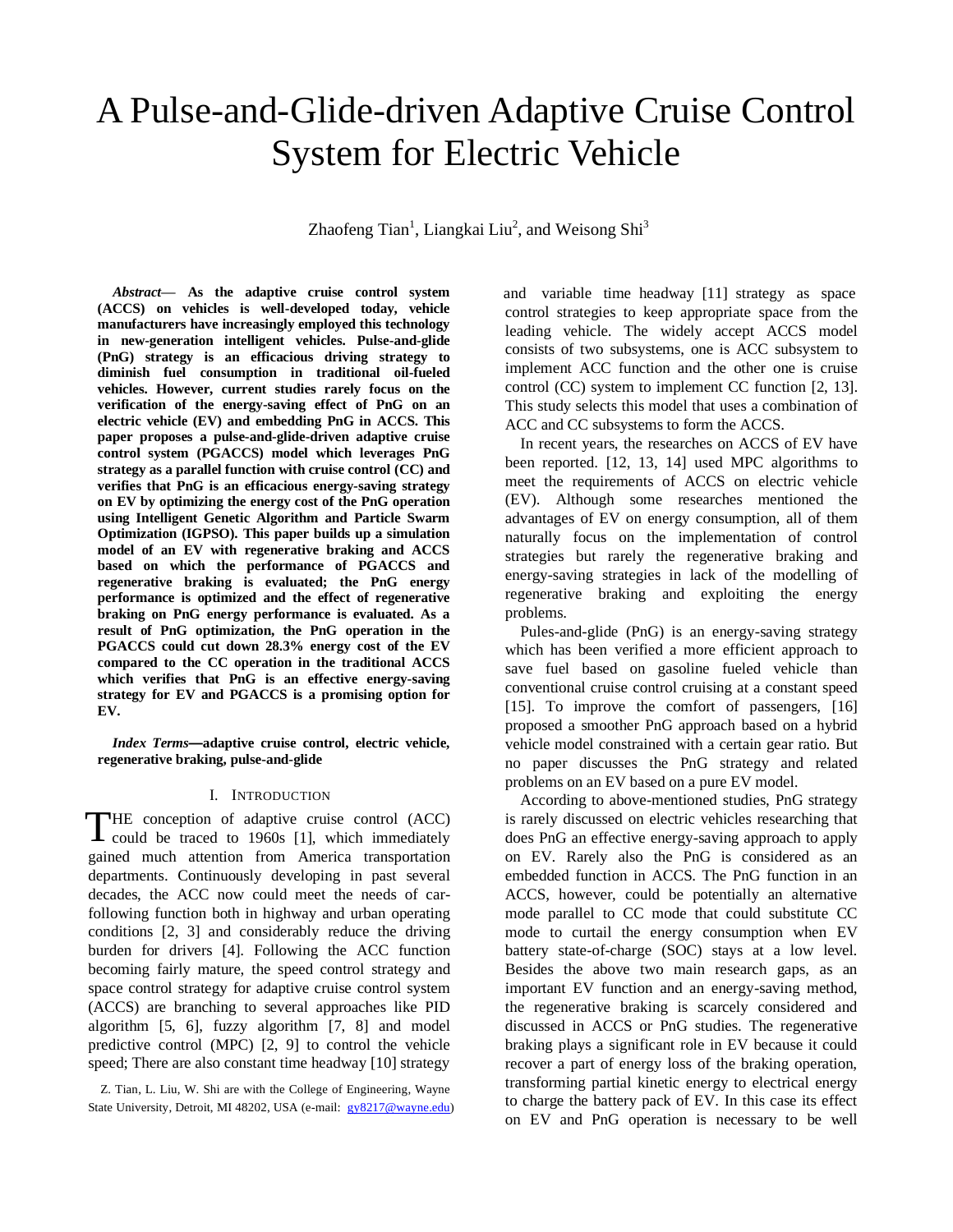discussed. This paper develops a comprehensive consideration of these problems to bridge the research gap.

To obtain the best energy-consuming performance of PnG strategy, it is necessary to optimize the parameters of PnG strategy. Using an optimization method to solve PnG issues are one of the originalities in this study. In the research domain of optimization algorithms, some heuristic algorithms were proved of high efficiency in engineering applications. Two of them are the genetic algorithm (GA) and the particle swarm optimization (PSO), GA and PSO are both popular search algorithms seen used in wide-scale researches while GA places attention on the natural search of optimization [34] and PSO emphasis on the comparative process search [35]. After the two successful algorithms, a mixed algorithm is getting attention, the intelligent genetic algorithm and particle swarm optimization (IGPSO), which is the one this study uses to optimize the PnG parameters. IGPSO is proved capable of taking advantage of the merits from GA and PSO by simultaneously taking advantage of powerful global search of GA and fast increasing optimized swarms in PSO that increases the computation efficiency [18]. Besides these classical optimization algorithms, other interesting algorithms are proposed recently. Paper [36] designed a robust PID controller based on the whale optimization algorithm to stabilize the wind energy system against wind speed fluctuations. [37] proposes a new variable structure gain scheduling (VSGS) for frequency regulation. The VSGS can leverage the merit of both the BFOA-based PI controller and GA-based PI controller to minimize both the settling time and the overshoot. [38] proposes an optimal design for the nonlinear model predictive control (NLMPC) based on modified multitracker optimization algorithm (MMTOA) to track different linear and nonlinear trajectories on robotic manipulator. [39] uses crow search algorithm to optimize the parameters of the adaptive model predictive control for blade pitch control in wind energy system.

This paper is devoted to evaluating the effect of PnG's energy-saving capability on an EV by the modelling of ACCS on EV with regenerative braking based on which energy problems are formulated. This paper also considers PnG an embedded mode or function parallel to cruise control (CC) function in an ACCS based on which this study proposes the pulseand-glide-driven adaptive cruise control system (PGACCS). As far as specific processes are concerned, the first problem of this study is to:

• Builds up the EV and PGACCS model and validate ACC function in the PGACCS.

Besides the problem of the implementation of ACC function in the PGACCS, this paper considers formulates three related energy problems on the EV and PGACCS model:

- The effect of regenerative braking on SOC recovery in a certain driving cycle;
- The optimization of the PnG strategy employed by EV with a certain optimization algorithm.
- Evaluating the effect of regenerative braking on the PnG operation.

To solve the four proposed problems, this study designs various simulation scenarios or operating conditions corresponding to each problem, the details of which could be described as follows.

- In the first problem, the implementation of ACC function in the PGACCS, two scenarios including the leading vehicle accelerating and the other vehicle cutting in line are designed to test the vehiclefollowing capability;
- The second problem is about energy problem on regenerative braking embedded in the EV model, in which the energy consumption of this function is tested in an New European Driving Cycle (NEDC) that consists of urban and highway driving conditions and is widely accepted by manufactures to evaluate energy consumption performance of a vehicle;
- The third problem is an energy problem too, it is committed to exploit the lowest cost in the PnG operation within the constrain of speed fluctuation and demonstrate the energy-saving advantages compared to cruise control (CC). To minimize the energy cost in the PnG operation by finding the optimal value of acceleration of the pulse phase and deceleration of the glide phase and then this study compares the optimized PnG energy cost with the CC operation demonstrating the energy-saving advantages of the PnG operation.
- The fourth problem is evaluating the energy effect of regenerative braking on the PnG operation. In this problem, this study imposes regenerative braking in the PnG operation by assigning a value to the deceleration of the glide phase that triggers regenerative braking according to the EV dynamic model. Then this study compares the energy cost with the optimized PnG operation to find the energyconsumption results of imposing generative braking in the PnG operation.

In summary, this paper makes the following key contributions from above-mentioned problems shown as follows:

- This study build a model for the adaptive cruise control system on an EV with regenerative braking, which is rarely touched on in other studies.
- This study discusses the energy problem brought up by regenerative braking function embedded in the EV model both in NEDC driving and pulse-and-glide driving.
- This study proposes an optimization method based on IGPSO for the optimal PnG strategy that demonstrates the energy-saving effect of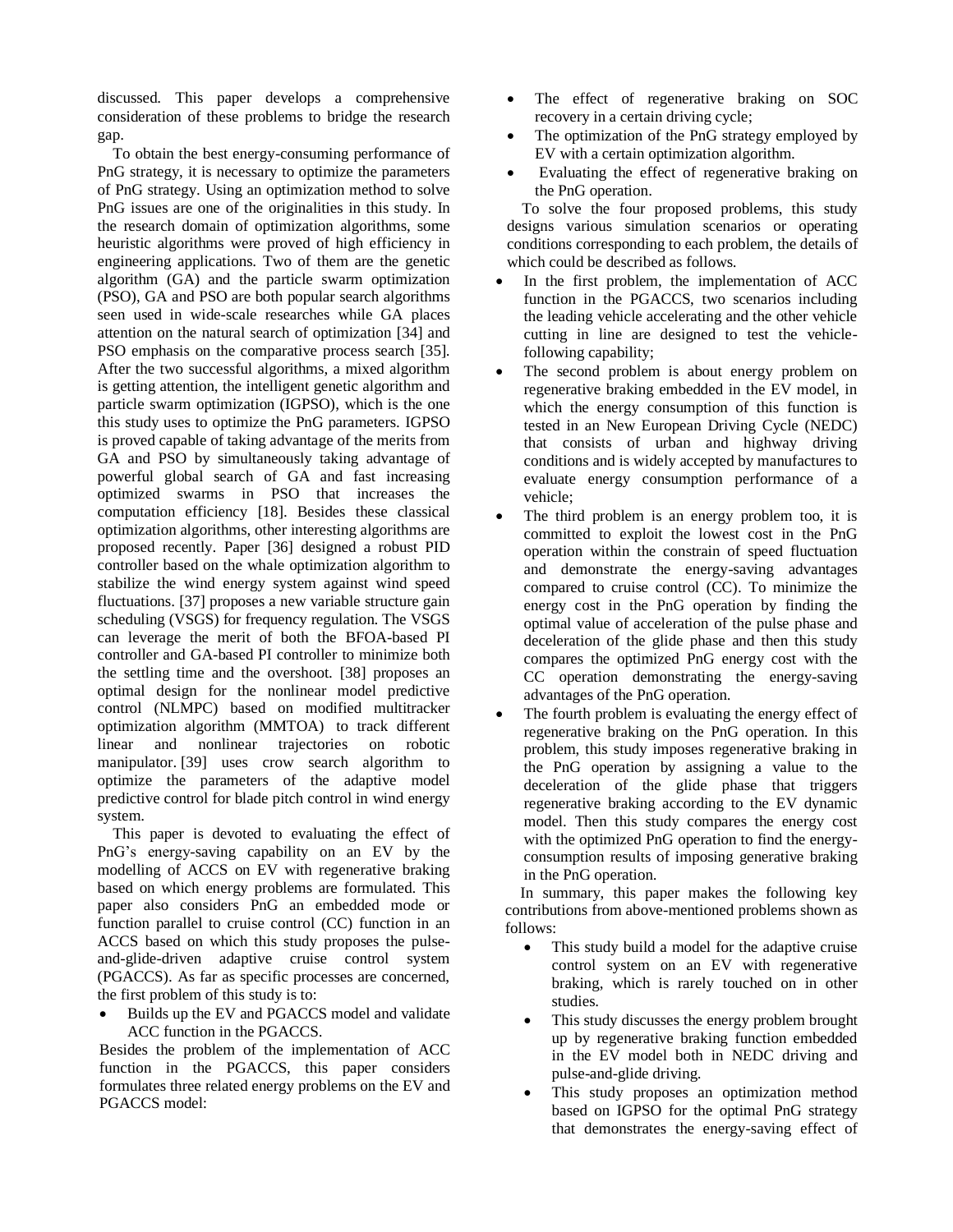PnG operation on EV. This key contribution bridges the research gap in the EV and ACCS field.

The organization of this paper can be described as follows. In Sec. II, the background of relative researches and the motivation of this paper are introduced. The electric vehicle model and PGACCS model are respectively present in Sec. III and Sec. IV. The problems including one ACC problem and three energy problems are presented in Sec. V With their solutions. The simulation study and the evaluation of its results are shown in Sec. VI. The discussion about the study and PnG is in Sec. VII. The conclusion based on simulation results and discussion is drawn in Sec. VIII.

## II. BACKGROUND AND MOTIVATION

## *A. ACCS and EV*

Currently the intelligent vehicles are paid increasingly attention to deal with the traffic accidents. Based on the improvement of sensing technology and the modern automotive industry, the market developed consuming interests in diver assistance functions on vehicles thus advanced driver assistance systems (ADAS) are developed and employed to produce the more advanced intelligent vehicles [18]. With the increasing ownership of fossil oil fueled vehicles, the problems of environmental pollution and oil shortage are getting sharper [19]. To solve the consequent problems brought up by traditional oil fueled vehicles, electric vehicle (EV) is a good solution to decline the air pollution [14, 20]. When doingv the research on EV, one thing could not be overlooked is that the configuration and characteristics of EV have discrepancy with traditional vehicles [13, 21, 22, 23]. For example, the energy density of EV is lower than oil fueled vehicles due to the energy density restrains on battery packs that make EV require higher energy performance. In this case, the energy problems on EV should be paid enough attention to. When designing the ADAS function on an EV, the energy cost should be evaluated as a significant course.

The adaptive cruise control (ACC) is an important function among various ADAS technologies and is an extension of traditional cruise control (CC), which is used to improve the driving comfort and relieve the driving burden for drivers [24]. When employing adaptive cruise control on a vehicle, the vehicle could receive information of distance and relative velocity to the leading vehicle from sensors like Laser and Radar, then it could adjust the speed and space to the leading vehicle based on the embedded spacing strategy to keep a safe distance as well as maintain the following capacity [25]. In some researches, adaptive cruise control and cruise control are both regarded as functions under an adaptive cruise control system (ACCS) [2, 13]. That is because when there is no leading vehicle, adaptive cruise control has no object to follow, thereby the ego vehicle needs to switch to the cruise control mode. As a result, adaptive cruise control system should

combine ACC and CC together to deal with complex road conditions. This study also selects this approach to develop the vehicle model regarding ACC and CC both functions under the adaptive cruise control system (ACCS).

As an important component of ACCS, controller plays a significant role in making system accurate enough in keeping appropriate distance to the leading vehicle. In current researches, controller designing has drawn much attention that there are various control algorithms are employed in the designing process. For instance, there are sliding model control [26], reinforcement learning [27], fuzzy control [7, 8], PID control [5, 6] and model predictive control [2, 9]. Model predictive control is widely used in industries and has advantages of prediction for a real-time system which gives itself a position on automotive industry. PID controller is also a good selection for ACCS that benefits from its simple design process and sufficient accuracy and short computation time.

Besides above-mentioned researches on the ACCS and EV. Recently there are also some researches study on the ACCS of EV. Literature [12, 13, 14] employs model predictive control algorithm to implement the ACC function. But these studies naturally focus on control algorithms, which means the bodies of these studies are implementation of ACC function without presenting the EV characteristics like EV modelling especially the regenerative braking system and battery SOC model.

## *B. Regenerative Braking System*

As for regenerative braking system on EV, there are some researches aiming to enhance its performance. Literature [28] proposed a braking force distribution based on the ideal distribution curve. [29] proposed the genetic algorithm to increase the braking energy recovery and maintain vehicle stability. [30] designed a sliding mode controller to coordinate the antilock brake force and the regenerative brake force. All these researches focus on improving the performance of regenerative system itself, although some may discuss energy problems, still in lack of comprehensive discussions that not only consider the regenerative braking but also the EV.

## *C. Researches of Energy-saving Approaches on EV*

Currently the researches of energy-saving approaches are mainly focusing on the hardware-level components. Follows are some researches about energy-saving approaches on EV. Literature [31] describes the application of the electric double layer capacitor (EDLC) blocks with the change-over between the series and the parallel modes, to the traction inverter circuit for pure electric vehicles that could improve energy density on EV. Literature [32] proposes a novel load management solution for coordinating the charging of multiple plug-in electric vehicles (PEVs) in a smart grid system to diminish power loss in charging. In literature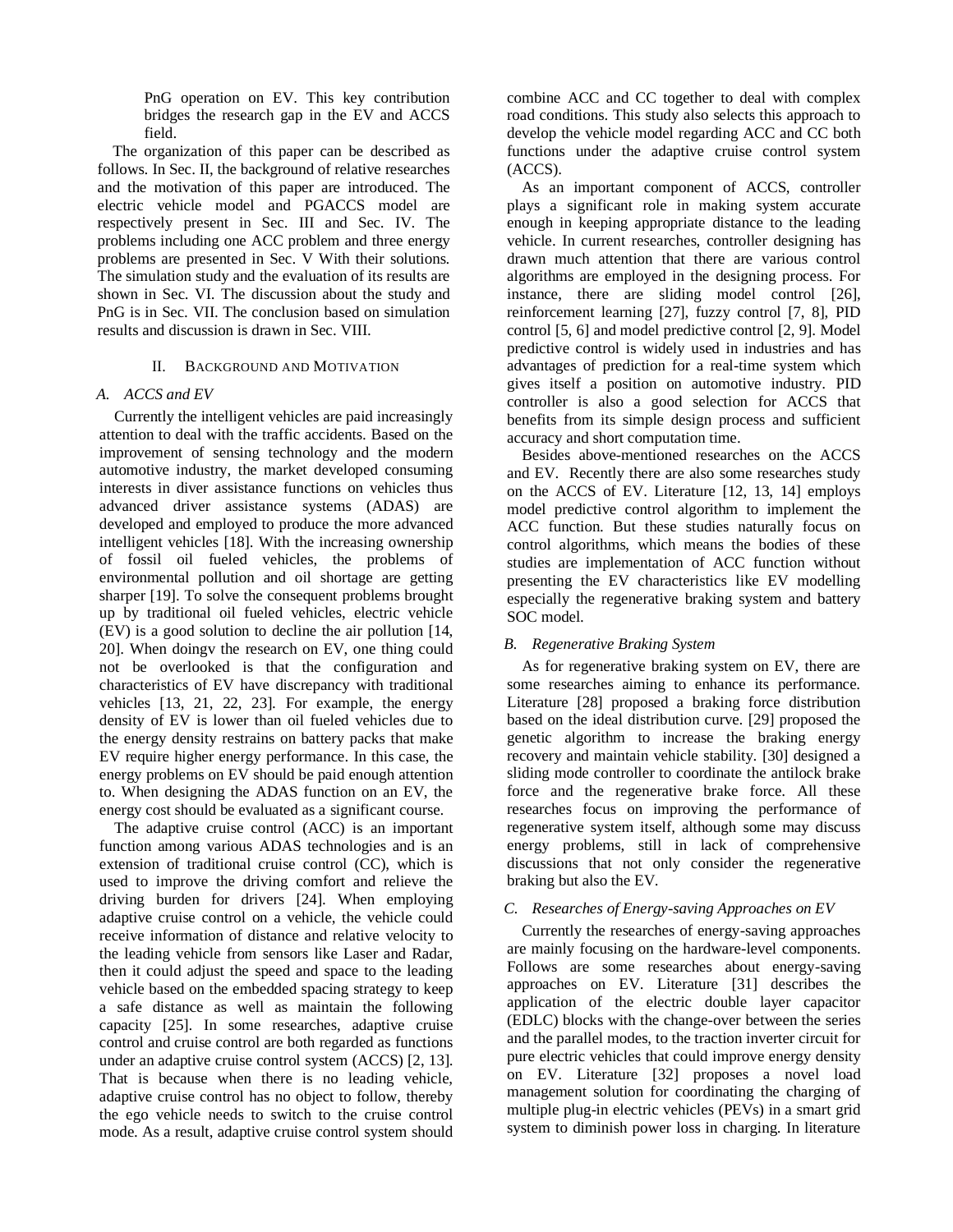[33] a fuzzy based safe power management system for EV is proposed to increase the effectiveness of energysaving in terms of speed and acceleration. These researches evaluate the approaches on EV's energysaving from the consideration of energy reservation unit, charging grid and energy management. These researches focused on improving EV's energy performance with the certain hardware technologies.

## *D. PnG strategy*

A strategy for energy-saving through driving maneuver is called pulse-and-glide (PnG) strategy, which consists of two phases, the pulse phase and the glide phase. In the pulse phase, the vehicle accelerates through pressing the accelerator pedal and in the glide phase, the vehicle decelerates through sliding or braking. This strategy is an efficacious energy-saving strategy that has been proved a more efficient approach based on gasoline fueled vehicle to save fuel than conventional cruise at a constant speed or cruise control (CC) under ACCS [15]. To improve the comfort of passengers, literature [16] proposed a smoother PnG approach based on a hybrid vehicle model constrained with a certain gear ratio and a special road condition. However, there is no research talking about the PnG operation on EV and exploiting its energy performance on EV where the EV characteristics like regenerative braking would affect its performance and make the situation different from the traditional or hybrid vehicles.

## *E. Motivation*

According to above-mentioned researches, the principal research gaps can be summarized as follows:

- No study considers PnG a potential function under ACCS and build a corresponding model based on it.
- No study employs PnG strategy on EV as a method to cutting down energy consumption and exploit the optimization of PnG strategy on EV as well as the effect of EV's features on the PnG operation.

To bridge these research gaps, associating PnG with ACCS and exploiting energy improvements on it as well as the energy effect of EV characteristics on the PnG operation, this paper proposes an PGACCS model of EV that contains PnG strategy as a parallel function of cruise control in the ACCS. Moreover, this study exploits the energy problems like the energy-saving effect of regenerative braking of EV in a driving cycle and the optimization of PnG strategy to achieve lower energy cost and evaluates the energy effect of regenerative braking on PnG. The topics of related works and this paper as well as the relationships among them are shown as Fig.1.



Fig. 1. Topics of related works and this paper

#### III. ELECTRIC VEHICLE MODELING

The vehicle model is selected as D-class sedan, selected in Carsim. Due to all vehicle models in the software are fuel vehicle, this study disconnects the fuel powertrain and replace it with an electric powertrain including a motor model and a battery model in the Simulink. Also, the PGACCS is built in Simulink. To simplify the modelling of this study, the main structure of the EV with PGACCS is presented in Fig. 2,where the PnG mode is paralleled to the cruise control mode (CC mode) in order to evaluate the effect of PnG strategy. The work of this section is modelling the motor and battery and providing the determined parameters for the EV.



Fig. 2. Electric vehicle model with ACC system

#### *A*.*Vehicle Model*

This vehicle is a D-class sedan with electric powertrain. The key parameters of the vehicle invoked by simulation are presented in Table I.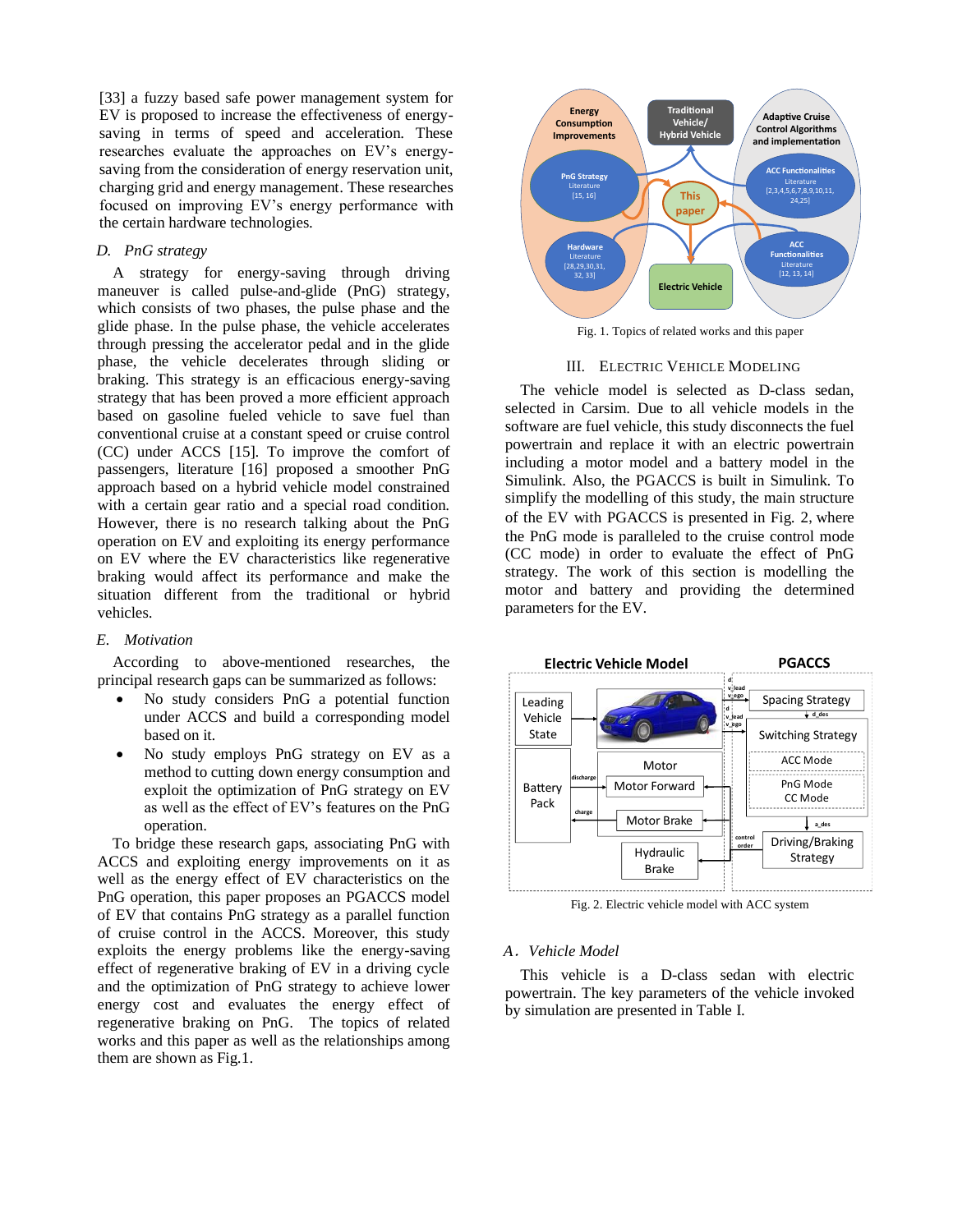| Parame<br>ter | Description                          | Value                                      | Un<br>it       |
|---------------|--------------------------------------|--------------------------------------------|----------------|
| M             | vehicle<br>mass                      | 1458                                       | kg             |
| $C_d$         | air drag<br>coefficient              | 0.33                                       |                |
| $C_{r}$       | rolling<br>resistance<br>coefficient | 0.012                                      |                |
| $A_f$         | vehicle<br>frontal area              | 2.3                                        | m <sup>2</sup> |
| $\rho_a$      | air density                          | 1.206                                      | $Kg/m^3$       |
| g             | acceleration<br>of gravity           | 9.81                                       | $m/s^2$        |
| ig            | gear ratio<br>$(1-5)$                | [3.62,<br>1.93,<br>1.29,<br>0.93,<br>0.69] |                |
| $\eta_r$      | gear<br>efficiency<br>$(1-5)$        | [0.92,<br>0.92,<br>0.95,<br>0.95,<br>0.981 |                |
| $i_{\rm f}$   | final drive<br>ratio                 | 3.87                                       |                |
| $r_{w}$       | effective tire<br>radius             | 0.33                                       | m              |
| $C_{b}$       | battery<br>capacity                  | 25                                         | A.h            |

TABLE I. VEHICLE PARAMETERS

## *B. Electrical Powertrain Model*

The motor characteristic diagram and surface map are shown as Fig. 3, in which the max torque is 150 N.m as two black lines indicate in the characteristic diagram. The inner resistance and open circuit voltage of the battery pack on this EV are presented by Fig. 4.

As for SOC calculation, this study selects commonly used open-circuit-voltage-resistance (OCV-R) model, and uses current-integration method to calculate the SOC:

$$
SOC = \frac{c_{left} - \int_{0}^{t} i_b(t)dt}{c_b} \tag{1}
$$

$$
I_b = \frac{V_{oc} - V_{oc}}{2R_b} \left(1 - 4P_b R_b / V_{oc}^2\right) \tag{2}
$$







Where  $I_b$  is the battery current,  $C_{\text{left}}$  is the battery capacity left and  $C_b$  is the nominal battery capacity.  $P_b$ is the battery power and could be described as below: when battery is charging,

$$
P_b = \eta_m P_m \tag{3}
$$

when battery is discharging ,

$$
P_b = \eta_m^{-1} P_m \tag{4}
$$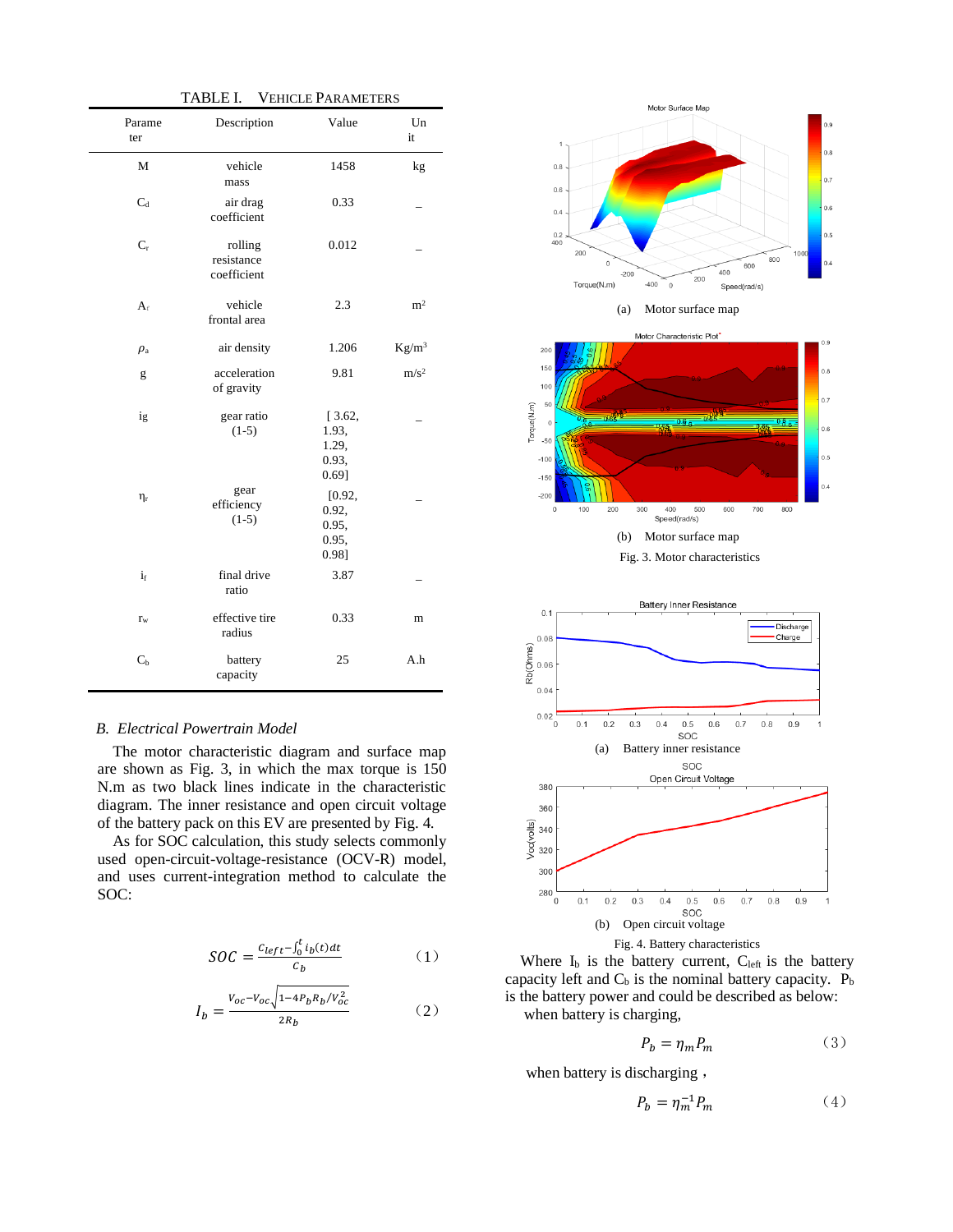where  $\eta_m$  is the efficiency of the motor and Pm is the power of the motor which can be obtained from Fig. 3.

#### *C. Dynamic Model*

To simplify the simulation reasonably, this study only considers rolling resistance force and longitudinal aerodynamic force on the flat ground with no slope. The dynamic model can be written as :

$$
\mathbf{F}_{\text{dri}} = \mathbf{C}_{\text{r}} \mathbf{M} \mathbf{g} + \mathbf{C}_{\text{d}} \rho_{\text{a}} \mathbf{A}_{\text{f}} \mathbf{V}_{\text{rel}}^2 / 2 + \mathbf{M}_{\text{e}} \mathbf{a}_{\text{des}} \qquad (5)
$$

$$
T_m = \frac{F_{dir}r_w}{i_g i_f} \tag{6}
$$

Where  $F_{\text{dri}}$  is the total driving force of vehicle;  $V_{\text{real}}$  is the vehicle speed relative to wind speed. Assuming the wind speed is 0 that  $V_{\text{real}}$  is the real vehicle speed;  $M_e$  is the equivalent mass of vehicle, which in this study is selected as  $M_e=1.1M$ . In the ACC system, the order of acceleration is generated by speed controller and finally executed by the motor, the relation between desired acceleration  $a_{des}$  and desired motor torque  $T_m$  can be illustrated by equation 5 and 6. Then the desired motor power could be obtained from equations below:

$$
P_m = T_m \omega_m \tag{7}
$$

$$
\omega_m = V_{real} r_w i_g i_f \tag{8}
$$

where  $T_m$  is the torque of the motor and  $\omega_m$  is the rotation speed of the motor. and then  $P_m$  can be used to calculate the SOC.

#### *D. Brake system*

The brake system of this EV consists of motor brake (regenerative braking) and hydraulic brake as a simplified brake system which do not consider ABS or slip. When desired deceleration is generated in the speed controller, the brake torque on the wheels will be distributed to the motor and hydraulic brake system which could be described as

$$
M_e a_{dd} = C_r Mg + C_d \rho_a A_f V_{real}^2 / 2 + F_{brk} \tag{9}
$$

Where  $a_{dd} > 0$  is desired deceleration,  $V_{real}$  is vehicle speed and F<sub>brk</sub> is total brake force. In order to gain more SOC recovery, this study intends to employ regenerative brake as more as possible so that only when the max motor brake torque is below the desired brake torque, the hydraulic brake will be engaged. When only motor brake employed, there is:

$$
T_{mb} = \frac{F_{brk} r_w}{i_g i_f} \tag{10}
$$

where  $T_{mb}$  is the motor brake torque whose curve could be obtained from Fig.3 where the motor speed is negative.

 As for hydraulic brake system. The relation between hydraulic brake torque and pressure on four wheels could be written as

$$
T_{hb} = C_{brk} P_b \tag{11}
$$

where  $T_{hb}$  is the brake torque of hydraulic brake system and  $P_b$  is the total brake pressure on four wheels while the  $C_{\text{brk}}$  is torque/pressure coefficient selected as 1500 on this EV. The braking strategy is described in Sec. III.

## IV. PGACCS MODELING

This section presents the modelling of PGACCS that contains its basic components like spacing strategy, speed controller, mode switch strategy, driving/ braking strategy and PnG strategy.

## *A. Spacing Strategy*

The spacing strategies based on time headway could be generally divided into variable-time-headway (VTH) strategy and constant-time-headway (CTH) strategy. VTH strategy introduces differentiation element into spacing control to make the system response faster to the distance error, while also amplify the system error and measurement noise [11]. For a robustness reason, this study adopts CTH strategy and it can be presented as

$$
d_{des} = d_0 + t_h v_{lead} \tag{12}
$$

 $d_{des}$  is the desired distance to the leading vehicle,  $t_h$  is the time headway and  $v_{lead}$  is the speed of the leading vehicle. In this study,  $t<sub>h</sub>$  is set to 1.5 seconds and  $d<sub>0</sub>$  is set to 2 meters.

#### *B. Speed Controller*

This study does not focus on the control algorithms thus it selects PI controller for vehicle speed control, which has intelligible mechanism and strong robustness. The input of PI controller is the error between the preset ego vehicle speed V<sub>des</sub> and real ego vehicle speed V<sub>real</sub> and the output is the desired acceleration. And the PI controller model could be described as following equations

$$
e(t) = V_{des}(t) - V_{real}(t) \tag{13}
$$

$$
u(t) = K_p e(t) + \frac{1}{T_i} \int_0^{\tau} e(t) dt
$$
 (14)

$$
G(s) = \frac{U(s)}{E(s)} = K_p \left( 1 + \frac{1}{T_i} s \right) \tag{15}
$$

where  $K_p$  is the proportionality coefficient;  $T_i$  is the integral time constant.

## *C. Mode Switching Strategy*

The switching strategy of adaptive cruise control mode and cruise control mode or PnG mode is defined in Table II and equations (16) and (17)

TABLE II. SWITCHING STRATEGY

| <b>Distance</b>                                       | $Vp > V$ set | $Vp\leq V$ set |
|-------------------------------------------------------|--------------|----------------|
| $d < d_{des}$                                         | ACC.         | ACC.           |
| $d_{des} \leq d \leq d_{\text{logical}}$              | CC or PnG    | ACC.           |
| $d_{\text{local}} \leq d \leq d_{\text{local}}$       | CC or PnG    | <b>Buffer</b>  |
| $d \geq d_{\text{max}}$ or $d \geq d_{\text{locic2}}$ | CC or PnG    | CC or PnG      |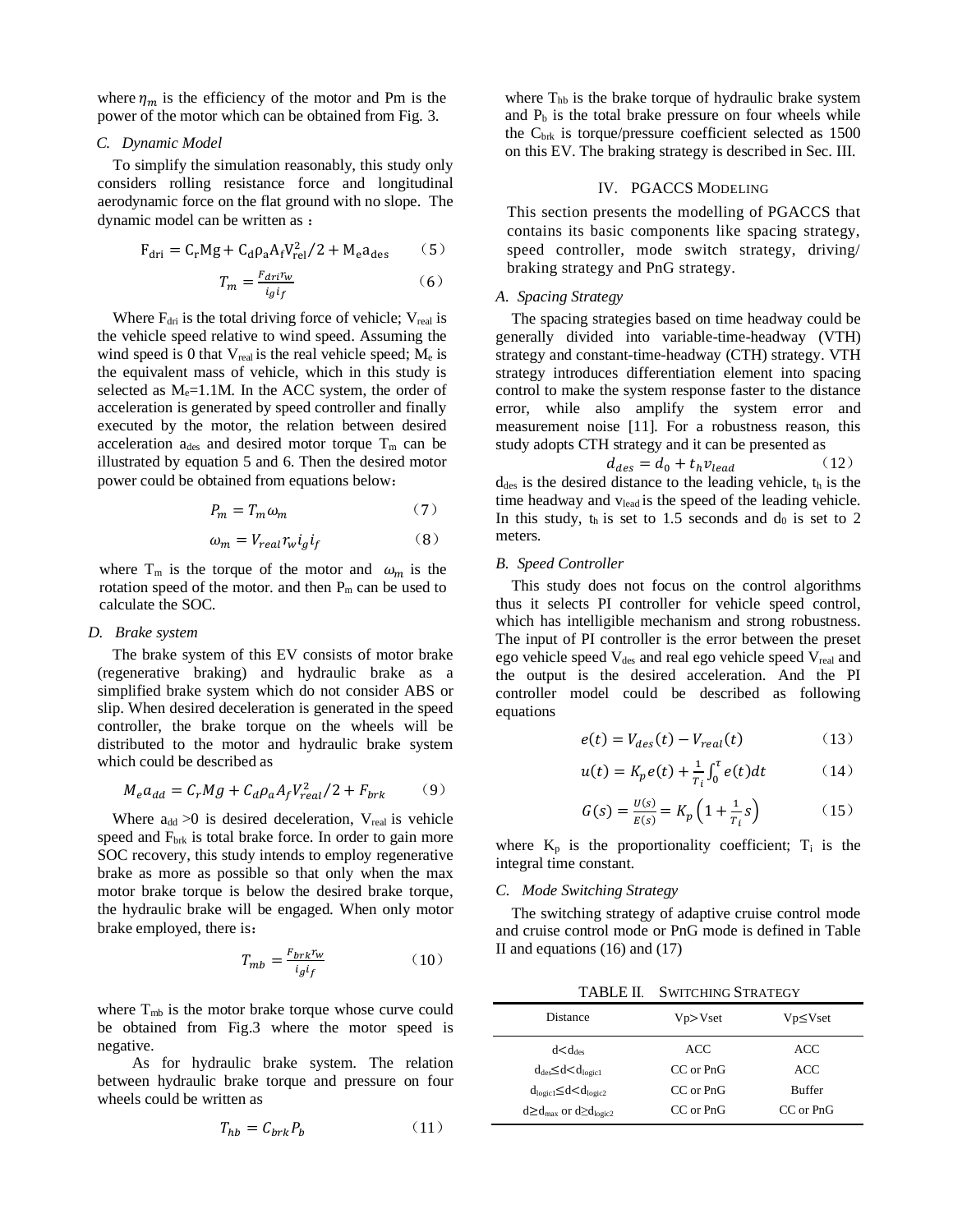$$
d_{logic1} = d_{des} + k_1(V_{des} - V_{lead}) + k_2(V_{real} - V_{des}) + d_1 (16)
$$

$$
d_{logic2} = d_{des} + k_3(V_{des} - V_{lead}) + k_4(V_{real} - V_{lead}) + d_2(17)
$$

where  $d_{\text{logic1}}$  is the distance between the ego vehicle and the leading vehicle when the leading vehicle speed Vlead≤Vdes and the system switches from CC/PnG to ACC.  $d_{logic2}$  is the distance between the ego vehicle and the leading vehicle when  $V_p \leq V_{\text{set}}$  and ACC system switches from ACC to CC or PnG.  $d_{max}$  is the largest range of sensors, this study selects  $d_{max}=200$ m.  $k_1$  is relative to  $V_{des} - V_{lead}$ , which after fitting, could be described as:

$$
k_1 = 1.999 - 1.196e^{-0.1299(V_{des} - V_{lead})}
$$
\n(18)

This study selects  $k_2 = 1.2$ ,  $k_3 = 2.9$ ,  $k_4 = 1.25$ ,  $d_1 = 2m$ ,  $d_2$ = 2m based on the experience of experiments.

## *D. Driving/Braking Strategy*

Assuming the resistance force consists of just rolling resistance force and aerodynamic force. So that the sliding acceleration could be written as

$$
a_{s} = -\frac{1}{M} \left( C_{r} Mg + C_{d} \rho_{a} A_{f} V_{real}^{2} / 2 \right)
$$
 (19)

And the driving/braking strategy could be described as

$$
\begin{cases}\n a_{des} > a_s + a_0 & Drive \\
a_{des} < a_s - a_0 & Brake \\
else & Silide\n\end{cases}\n\tag{20}
$$

where  $a_0$  is a buffer set to avoid frequent switching between driving mode and braking mode. This study selects  $a_0 = 0.05$ . To the safety and comfort reasons, this study set a limitation of maximum acceleration at  $2 \text{ m/s}^2$ and an limitation of maximum deceleration at  $-2$  m/s<sup>2</sup>.

#### *E. Pulse-and-Glide Strategy*

PnG strategy is an efficient approach to cut down the energy consumption, however, its operating condition is constrained by safety and comfort requirements based on practical experience. In the car-following scenario where adaptive cruise control works, the safety factor should be paid most attention on. Although theoretically the ego car is able to execute PnG strategy while not violate the minimum safety space to the leading vehicle preset in the spacing strategy of ACC system in a car-following scenario, the constraints of the operating condition is strict that the leading vehicle should maintain a constant speed [16]. Thus, executing PnG operation in an ACC process could not match the common concern of ACC because the ability of tracking following the leading car closely is impacted. What is more, the safety cost should not be overlooked that the vehicle following the ego vehicle would accelerate and brake more frequently or increase the front space to the ego car, which would do harm to transportation efficiency and road safety.

Due to the above-mentioned reasons, this study just settles the PnG strategy in a cruise scenario where the CC mode works in a traditional ACC system. In PGACCS, the PnG performs as mode parallel to CC mode which means when the road condition allow vehicle to cruise (no leading car or leading car far away), driver could select PnG or CC mode depends on their preference and SOC because PnG could be an alternative option to cut down SOC consumption saving more energy than CC ( demonstrated in Sec. V).

#### V. PROBLEM FORMULATION AND SOLUTIONS

 In this section, four problems are formulated, they are ACC function implementation, regenerative braking performance, PnG energy consumption optimization and the effect of regenerative braking on PnG. Their solutions are also respectively proposed in this section.

#### *A. ACC Function implementation*

The first objection of this section is to implement ACC function of PGACCS on EV and evaluate the performance of ACC function built in the Sec. III. In this case, two specified car-following scenarios are designed to assess the car-following capabilities of the ACC function.

The first scenario could be described as follows. When  $t < 30s$ , the leading car cruise at 60 km/h and then accelerate to 90km/h with an acceleration of 1.6 m/s<sup>2</sup>. The ego car follows the leading car with an initial position of ddes behind the leading car and an initial speed of 30 km/h.

The second scenario could be described as follows: when  $t < 15s$ , the leading car cruise at 80 km/h and the ego car follows the leading car with the inter-car distance of  $d_{des}$ . Then when  $t = 15s$ , another car cut in from the other lane 20m ahead of the ego car.

Three parameters are selected to evaluate the performance of the following capabilities, they are the displacement of the leading vehicle and the ego vehicle, the speed of the two vehicles and the inter-car distance. If the ACC function works well, the difference of the displacement of the two vehicles should be fairly stable, the speed of two vehicles should finally be same when no perturbation imposed and the inter-car distance should be at preset inter-car distance according to the spacing strategy.

## *B. Regenerative Braking Performance*

In this part, the objective is to figure out how does regenerative braking affect energy consumption in a certain driving cycle. Which means how much energy can be saved by regenerative braking in the driving cycle and how much is the effect of it compared with the situation where the regenerative braking is not used and the braking commands are solely executed by hydraulic braking.

To answer the question above, this study employs the New European Driving Cycle (NEDC) to carry out the simulation study for testing the energy consumption between employing regenerative braking and solely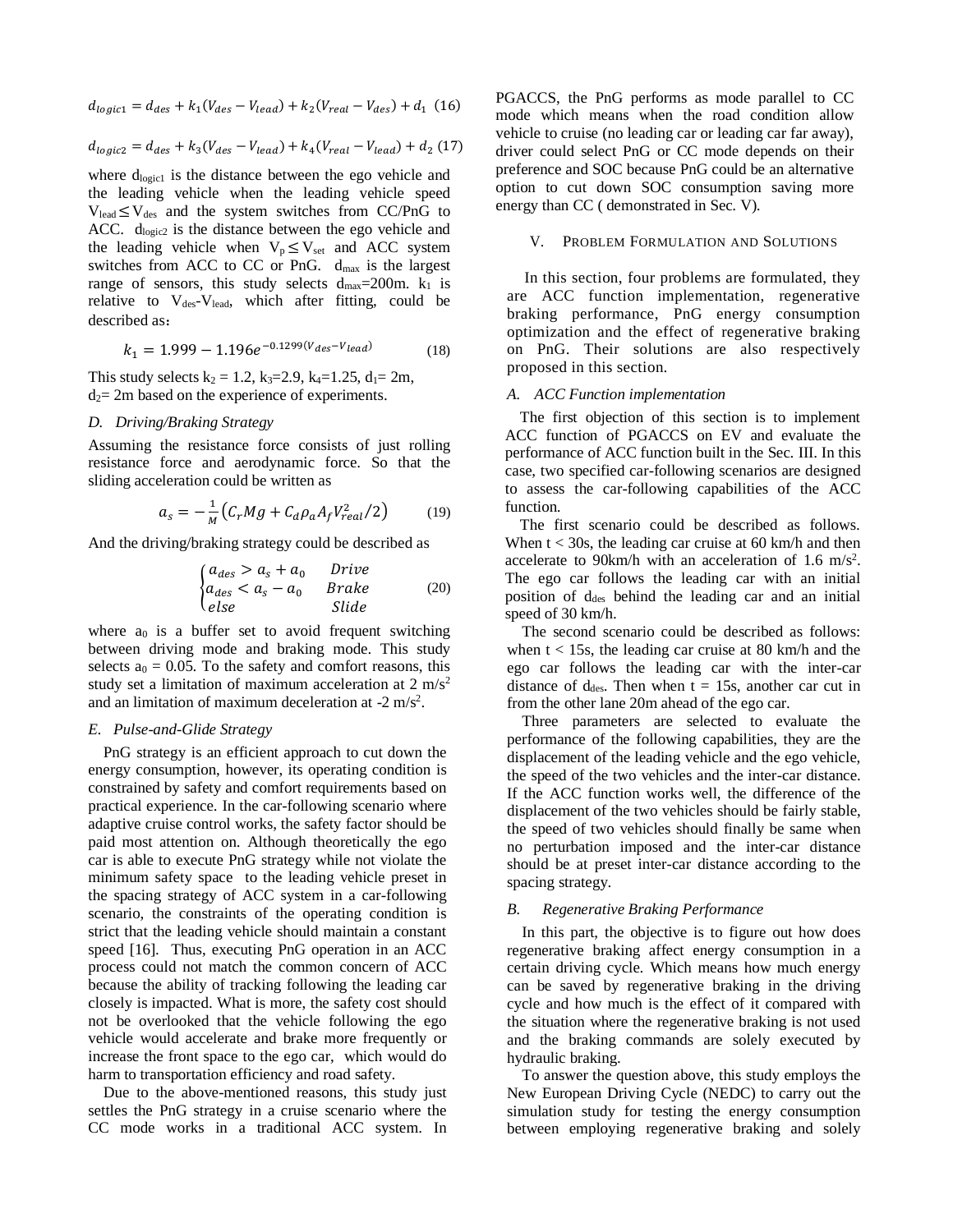employing hydraulic braking and presents their energy performance in a contrastive way.

To evaluate the energy performance of regenerative braking, the SOC cost of battery is regards as a parameter. If the performance is satisfactory, the SOC cost of employing regenerative braking should be lower than employing hydraulic braking only.

## *C. PnG Energy Consumption Optimization*

PnG is verified an effective approach to cut down the fuel consumption on gasoline vehicles and hybrid vehicles. The mechanism of saving energy in a gasoline fueled vehicle is basically constraining the engine to perform on the high-efficiency zone [15][16]. In a hybrid vehicle, the motor could engage when engine is not efficient enough and lower the fuel consumption of engine by smoothing the curve of engine power output vs fuel rate [16]. Although the fuel consumption is lowered, the total consumption including fuel consumption and electricity consumption are not mentioned which should be concerned when energy problem is the interest of the research.

Based on the results of former PnG researches on gasoline or hybrid vehicles, this study will research on the energy consumption problem of the PnG operation on a pure EV vehicle. In this case, this study raises the problem, PnG energy consumption optimization, to find the most energy-saving PnG operation. What is more, the comparison of energy consumption between PnG and CC is proposed to demonstrate the energysaving advantage of PnG.

In this problem, the PnG strategy is constrained with a speed fluctuation region  $\pm$  5 km/h, an expected base cruise speed  $V_c$  km/h, which means in a PnG cycle, the vehicle firstly accelerates to  $V_c$  +5 km/h and then decrease to  $V_c$  -5km/h. To find a most efficient PnG operation is to determine best PnG parameters, the appropriate acceleration value  $a_{x1}$  and deceleration value  $a_{x2}$ , to make vehicle save energy as more as possible.

 To solve the this problem determining appropriate  $a_{x1}$  and  $a_{x2}$  and minimizing the energy cost in the PnG operation, this study employs Intelligent Genetic Algorithm and Particle Swarm Optimization (IGPSO), an algorithm combines the advantages of Genetic Algorithm (GA) and Particle Swarm Optimization (PSO), to obtain the optimal solution. GA and PSO are both search algorithms while GA places emphasis on the natural search of optimization and PSO focus on the comparative process search. IGPSO selects the searching process of PSO based on which the advantage of global search of GA is leveraged when good swarms are searching for better swarms in PSO and simultaneously GA could be employed to explore surrounding states. In this way, the opportunities of PSO obtaining optimal swarms could greatly increase [18]. The workflow chart of IGPSO is presented as Fig.5 shows. The implementation steps could be written as:

Step 1. Initialize the initial parameters like the number of optimized parameters, iterations, keeping probability, cross probability, mutation probability, population size, particle dimension.

Step 2. Initialize the initial population based on the region of search.

Step 3. Calculate the fitness value of particle swarms to determine the Individual extremum  $p_b$  and global extremum  $p_g$  of optimal particle.

Step 4. Increase iterations and determine the number of iterations j.

1) When j is an even number, use GA operator to update the position and speed of particles base on equation (21),

$$
child(xi) = p \times parent1(xi) +(1.0 - p) \times parent2(xi)
$$
 (21)

where child  $(x_i)$  represents the random solution obtained after cross and mutation. P is a random number between 0 to 1 representing the .



Fig. 5. IGPSO workflow

2) When j is an odd number, use PSO operator and equation (22) and (23) to update the position and speed of particles.

$$
v_{id}^{j+1} = w \times v_{id}^j + c_1 r_1 (p_{bid} - z_{id}^j) + c_2 r_2 (p_{gd} - z_{gd}^j)
$$
 (22)

$$
z_{id}^{j+1} = z_{id}^j + v_{id}^{j+1}
$$
 (23)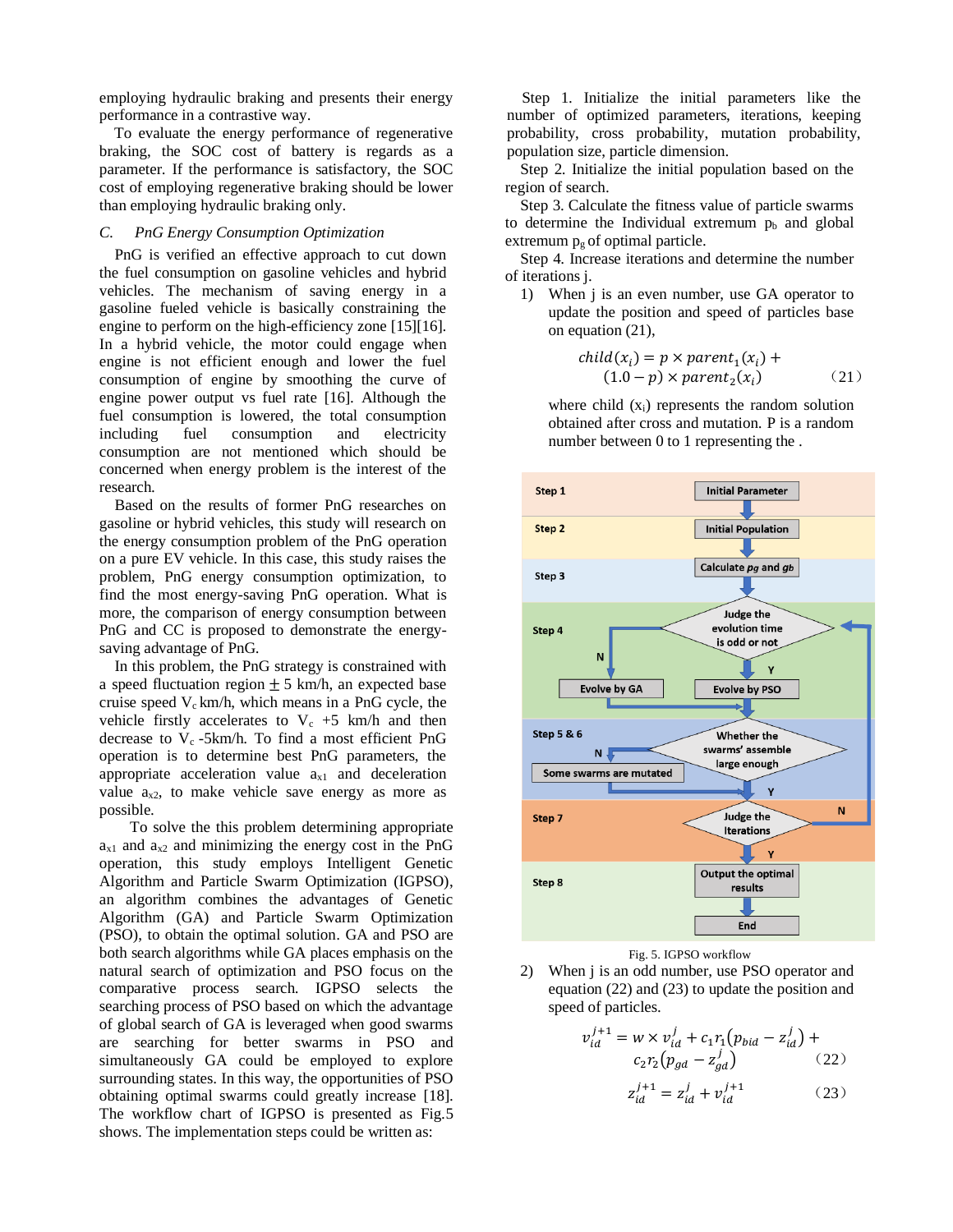In PSO, every individual is regarded as a particle, in a d-dimensions space, every particle is seen as a point. Assuming that the swarm consists of N particles and  $z_i = (z_{i1}, z_{i2}, \ldots, z_{id})$ ,  $z_i$ is the position vector of i'th particle in ddimensions. Based on the fitness function, the fitness of z<sup>i</sup> could be used to judge the advantages of the position of the particle;  $v_i$  =  $(v_{i1}, v_{i2},..., v_{id})$  is the speed of i'th particle;  $p_{bi} =$  $(p_{\text{bil}}, p_{\text{bi2}}, ..., p_{\text{bid}})$  is the best position of I th particle so far;  $P_g = (p_{g1}, p_{g2}, \dots, p_{gd})$  is the best position of global particles so far. Particles update their position and speed according to equation  $(22)$  and  $(23)$ .

Step 5. According to swarm assemble shown in equation (25),  $F_i$  is individual fitness and  $F_{avg}$  is the average fitness of the current particle swarm. F is defined in equation (24). if the swarm assemble is over the threshold value then impose mutation process on it shown in equation (26).

$$
F = \begin{cases} \max |F_i - F_{avg}|, \max \max |F_i - F_{avg}| > 1\\ 1, \text{ else.} \end{cases} (24)
$$

$$
\sigma^2 = \sum_{i=1}^{N} \left( \frac{F_i - F_{avg}}{F} \right)^2 \qquad (25)
$$

$$
z_i = p_b(i) \times (1 + 0.5\mu) \tag{26}
$$

Step 6. Again, calculate the fitness value of particle swarms to determine the Individual extremum  $p_b$  and global extremum  $p_g$  of optimal particle.

Step 7. Determine if iterations meet the requirements. If yes, turn to Step 7. If not, turn to Step 4.

Step 8. Export the global optimal position and optimal solution of the optimal particle.

As a result, the parameter  $a_{x1}$  and  $a_{x2}$  obtained from the IGPSO computation could make the system generate lowest energy cost after a trip. Besides, the result should be comparted with the energy cost of the CC operation in the same trip to see whether the optimized PnG operation could save more energy than the CC operation. And the energy cost is represented by SOC cost.

#### *D. The Effect of Regenerative Braking on PnG*

The PnG operation practicing on an EV also proposes a problem that how does regenerative braking affect the energy efficiency of PnG operation. Whether or not the regenerative braking could increase the energy cost compared with the optimized PnG operation and the CC operation.

To solve this problem raised above that whether regenerative braking contributes to lowering energy consumption in PnG operation, here imposes the regenerative braking in the PnG operation, and compared its SOC cost with that of the optimal PnG operation and the CC operation.

#### VI. SIMULATION RESULTS AND EVALUATION

 The simulation study is completed in the combination of Matlab/Simulink and Carsim.

### *A. ACC Function implementation*

After the simulation, the results of the first scenario are shown as Fig. 6, where the difference of the displacement of two cars have been maintaining a stable state without big fluctuations. From the speed and the inter-car distance sub-figures, the ego car initially accelerates to catch up the leading car, then its speed exceeds the leading vehicle to curtail the inter-car distance, and finally decelerates to the same speed with the leading car with the appropriate inter-car distance. After  $t = 30$  s, the leading car accelerates from 60 to 90 km/h while the ego car accelerates at the preset maximum acceleration  $2 \text{ m/s}^2$  and finally catches up the leading car.

From the simulation results of the second scenario shown in Fig. 7, the ego car is able to follow the leading car in the first 15 seconds. When another car cut in the lane at  $t = 15s$ , the distance between the car cutting in and the ego car is 20 meters which is less than the desired distance according to the spacing strategy, correspondingly, the ego car could decelerate to obtain enough space as the speed sub-figure shows. After that, the ego car could accelerate to catch up the speed of the new leading car and then adjust itself to keep the desired distance to the new leading car, which is the car cutting in, as the speed and inter-car distance figures shows.

From the designed simulation scenarios and their results, this study could verify the implementation of ACC system function as well as the capabilities of following the leading car and executing appropriate actions to keep the desired space according to preset spacing strategy.

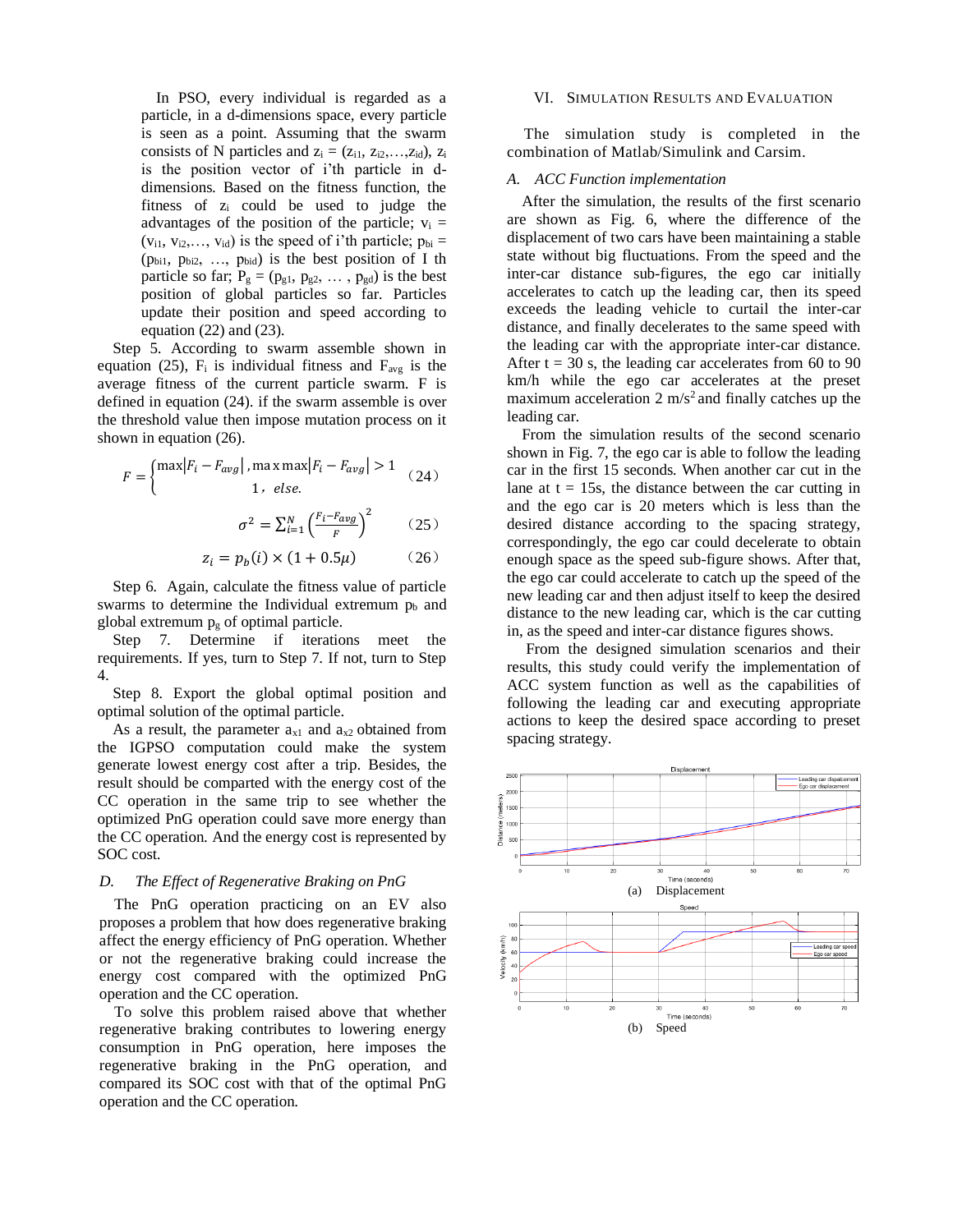

## *B. Regenerative Braking Performance*

 After simulation, as shown in Fig. 8, where the blue line represents the standard NEDC vehicle speed versus time and the red lines represents that of the ego vehicle executing an NEDC, the vehicle could perform the NEDC with some small perturbations. From Fig. 9, after one NEDC, the SOC of the situation using regenerative braking drops from 0.9 to 0.7559 while the SOC of the simulation using solely hydraulic braking drops from 0.9 to 0.5867. Thus, using regenerative braking could cut down 54% SOC cost compared with using hydraulic braking solely, which illustrates the advantages of regenerative braking on saving-energy in a NEDC test.







Fig. 9. Comparison of SOC. The blue line represents the SOC of using regenerative braking and the red line represents the SOC of using hydraulic braking solely.

#### *C. PnG Energy Consumption Optimization*

In the simulation study, base cruise speed  $V_c$  is set to 30km/h. The vehicle speed region is [25, 35] according to the PnG strategy introduced above. The optimization parameters are acceleration value  $a_{x1}$  and deceleration value  $a_{x2}$ . The  $a_{x1}$  is restrained in the region [0, 2] and  $a_{x2}$  is restrained in the region [-2, 0], which means the swarm size has just one dimension. The swarm size is set to 20. Max iterations is set to 20. The keep probability is 20%, the cross probability is 40% and the mutation probability is 40%, which is shown as Table III. The fitness function is defined with difference value of SOC cost. The optimization object is minimizing the SOC cost when practicing the PnG operation. The simulation stops at 5 kilometers.

|                             | <b>TABLE III. IGPSO PARAMETERS</b> |
|-----------------------------|------------------------------------|
| Parameters                  | Value                              |
| <b>Optimized Objects</b>    | [ $ax1, ax2$ ]                     |
| Swarm Size                  | 20                                 |
| <b>Swarm Dimension</b>      | 1                                  |
| Max Iterations              | 20                                 |
| <b>Cross Probability</b>    | 40%                                |
| Keep Probability            | 20%                                |
| <b>Mutation Probability</b> | 40%                                |

After practicing the IGPSO algorithm in the simulation study, the optimized values of  $a_{x1}$  and  $a_{x2}$  are respectively assigned with  $0.6122$  and  $-0.0552$  m/s<sup>2</sup>.

As Fig.10 shows, in the optimal PnG operation that obtained from IGPSO computation, the vehicle speed fluctuates between 25km/h to 35km/h. In the PnG state window, 1 represents glide and 0 represents pulse. The SOC cost is optimized to 0.02 which means SOC drops from 0.9 to 0.88 after the 5- kilometers driving. Completing the same 5 kilometers driving at a constant speed of 30 km/h in a CC way, the SOC drops from 0.9 to 0.8721 and the cost of SOC is 0.0279, as shown in Fig.11, the PnG strategy is verified efficacious to cut down the energy consumption by 28.3%.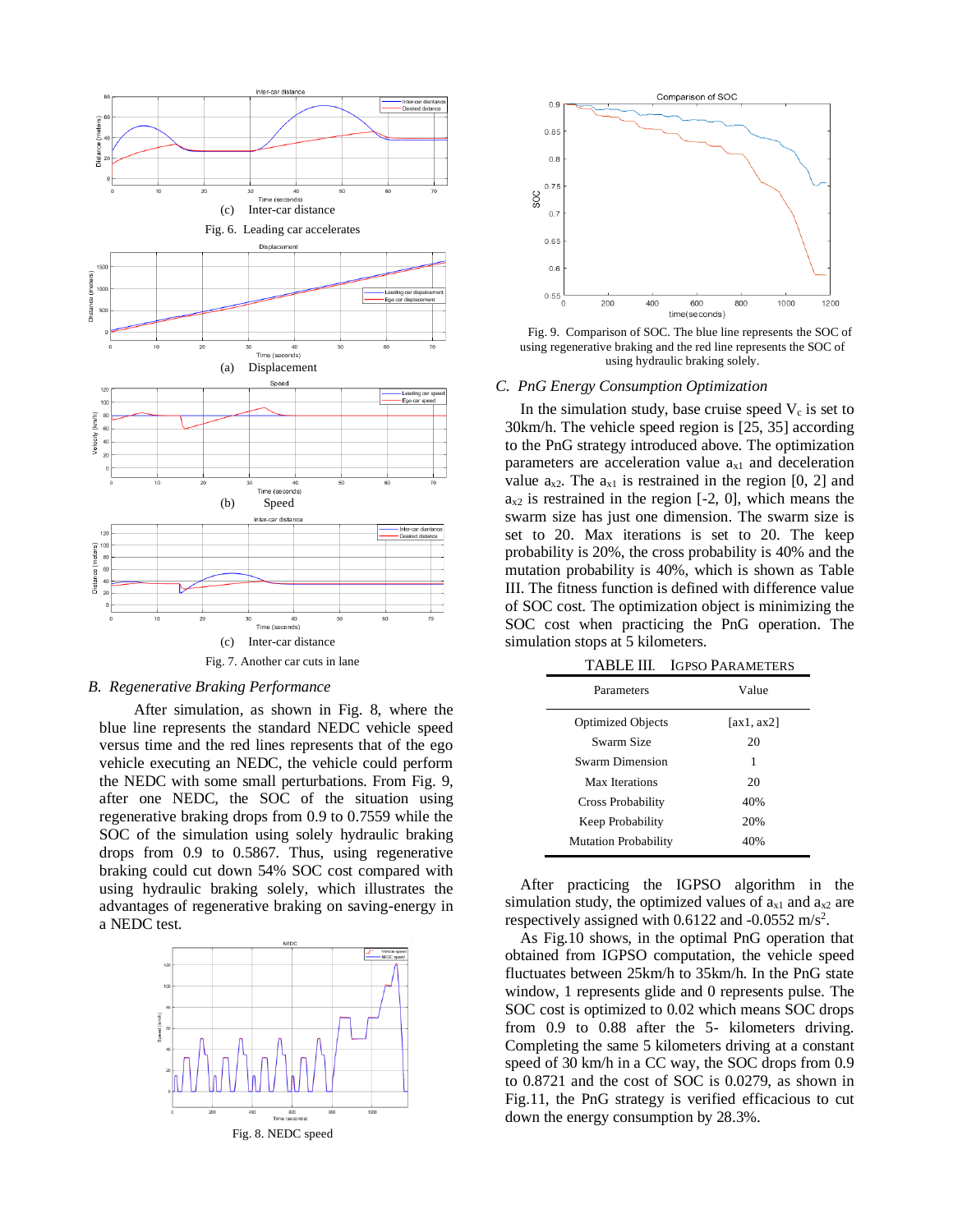



When looking at the SOC curve, there is no SOC recovery which means the regenerative braking is not employed in the optimal solution. The EV decrease its speed by rolling and air resistance with the small positive motor power. This is also shown in motor torque sub-figure in Fig.10, where the motor torque is above 0, which means no braking command executed by motor so that regenerative braking is not triggered and no energy recovered in regenerative braking.

In summary, after the IGPSO computation, the optimized PnG operation could save more energy than the CC operation. Additionally, the PGACCS the model proposed in this paper could be an effective energy-saving model that has the potential to be practiced on EV as a parallel function of CC function when SOC is insufficient.

#### *D. The Effect of Regenerative Braking on PnG*

To solve the problem raised above that whether regenerative braking contributes to lowering energy consumption in PnG operation, here imposes the regenerative braking in the PnG driving that modifies the deceleration value  $a_{x2} = -0.5$  to trigger the regenerative braking, then carries out the simulation.

From the results shown in Fig. 12, The cost of SOC is 0.0586 which is bigger than the CC operation and optimal PnG operation. The generative braking is employed which is presented in the SOC and motor torque sub-figures where the negative motor torque means that regenerative braking triggered.

After a series of simulations, once regenerative braking is employed, the energy consumption is bigger than optimal PnG condition where the regenerative braking is not employed and vehicle slides basically without motor power. And in most cases the energy consumption of employing regenerative braking is bigger than the CC operation. This result is mainly caused by the energy loss in the regenerative braking process. Because the transforming of kinetic energy to electrical energy in the regenerative braking process is executed in the motor and battery both of which are not in 100% efficiency.

Due to the energy transforming loss, vehicle itself could keep more energy as the kinetic form than transforming it to the electrical form which also demonstrates the validity of the optimal PnG strategy obtained from IGPSO computation because there is no regenerative braking employed. As a result, regenerative braking contributes less to lowering SOC cost when carrying out the PnG operation.

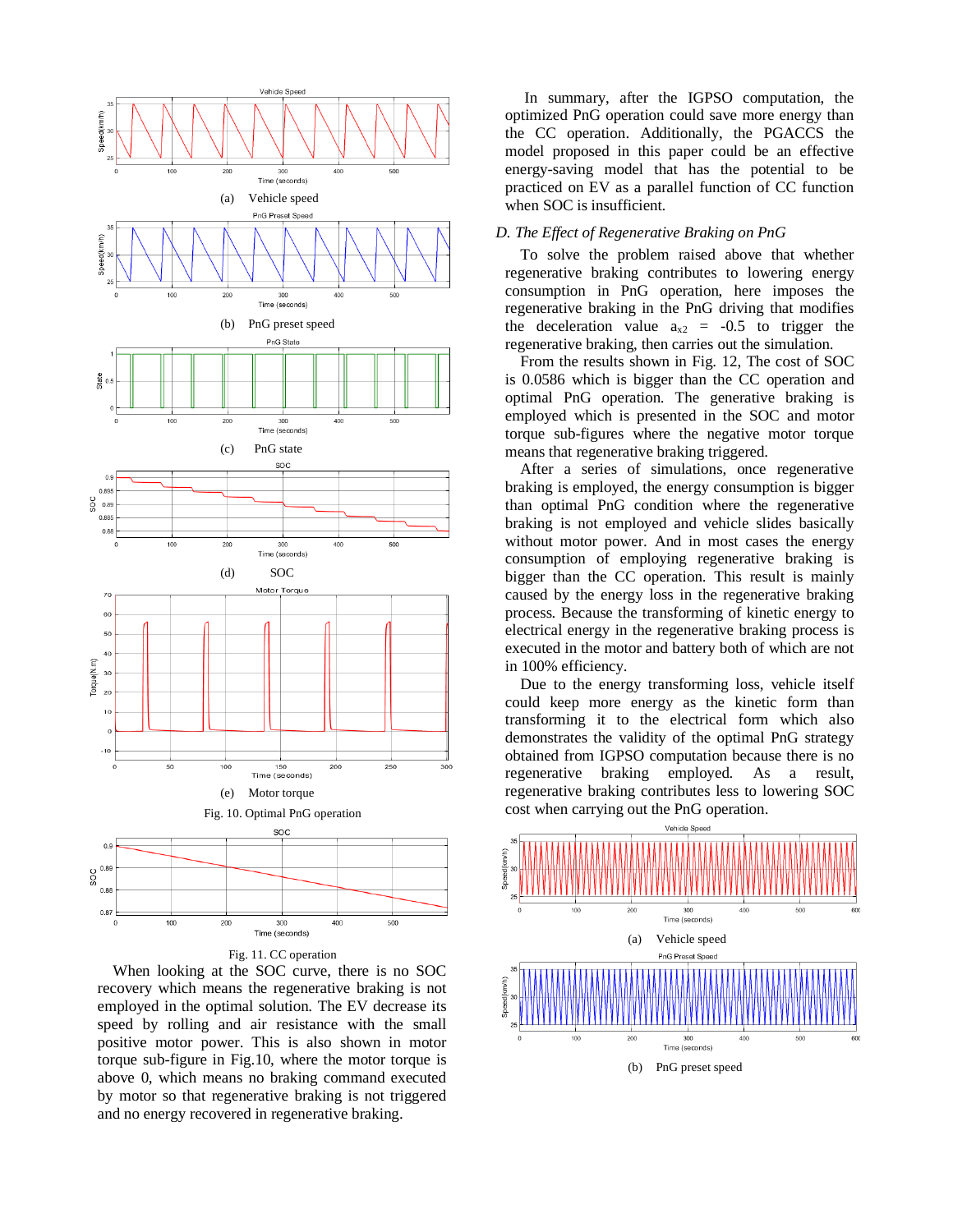

Fig. 12. Regenerative braking PnG operation

### VII. DISCUSSION

From the results of simulation studies presented above, that PnG operation could benefit the lowering the energy consumption. In this section, the prospect and the limitation of this study are discussed. Demonstrated helpful to save more energy compared with cruise control (CC), PnG has its advantages on energy-saving as an embedded function of PGACCS. Meanwhile, the PnG operation is more confined within strict operating conditions. The discussion of these advantages and disadvantages could be in favor of later researches on related fields.

#### *A. Limitation of This Paper*

 Although this paper obtains the results that PnG on EV saves more energy than CC, the thing could not be overlooked that the battery model and motor model this paper selected based on which the results are obtained are not universal to every vehicle. What is more, this study has a strong dependency on simulation but not a real vehicle, it confines the demonstration of PnG strategy in the real world. However, the simulation model could be a helpful reference to later researchers. What is more, this study has not discussed driving comfort issue of the PnG operation. In the practical application, when acceleration of pulse phase or deceleration of glide phase are incorrectly set, the Jerk value could be big enough to make driver feel uncomfortable.

#### *B. Limitation of PnG strategy on EV*

 PnG operation requires longer safety distance from both leading and following vehicles which means PnG could not easily placed in adaptive cruise control in a ACCS because adaptive cruise control is usually employed in a car-following scenario where the following capacity is the kernel function to track the leading vehicle whereas PnG could trespass the spacing strategy of adaptive cruise control to make system unstable and increase the risk of end-to-end collisions as well as the damper of transportation efficiency. However, when the road condition is good enough for CC, it could also make sense on PnG. As a result, in design, the PnG could not be placed in adaptive cruise control subsystem within an ACCS, it could be placed in cruise control subsystem as a function parallel with cruise control as mentioned in Sec. III. Except for that, PnG also has the limitation in providing driving comfort for drivers.

#### *C. Prospect of PnG Strategy and PGACCS on EV*

 As EV becomes more popularized nowadays, there are increasing methods to improve the energy performance of EV. There are some researches about energy-saving on EV. For instance, literature [18] proposed the application of the electric double layer capacitor (EDLC) blocks with the change-over between the series and the parallel modes, to the traction inverter circuit for pure electric vehicles. Literature [19] proposed a novel load management solution for coordinating the charging of multiple plug-in electric vehicles (PEVs) in a smart grid system to diminish power loss in charging process. Literature [20] proposed a fuzzy based safe power management system for EV to increase the effectiveness of energy-saving in terms of speed and acceleration. These researches evaluate the approaches on EV's energy saving from the view of respect of energy reservation unit, charging grid and energy management focusing on mostly hardware level. PnG strategy, however, is an achievable and accessible driving strategy to cut down energy consumption whose advantages lie in the unnecessary improvements on expensive powertrain and components because PnG costs no substantial investments. As this paper obtains, the PnG operation could have higher energy efficiency than the CC operation or a constant speed driving that could cut down 28.3% energy cost in a 5 kilometers trip. Compared to the hardware improvements, manufactures could hopefully employ PnG strategy as an economy mode on EV in the future. In this case this study also shed light on PGACCS that places PnG in an ACCS to parallel it with the system function, cruise control (CC). The benefit of employing PGACCS is that when SOC is insufficient, EV could switch from CC mode to PnG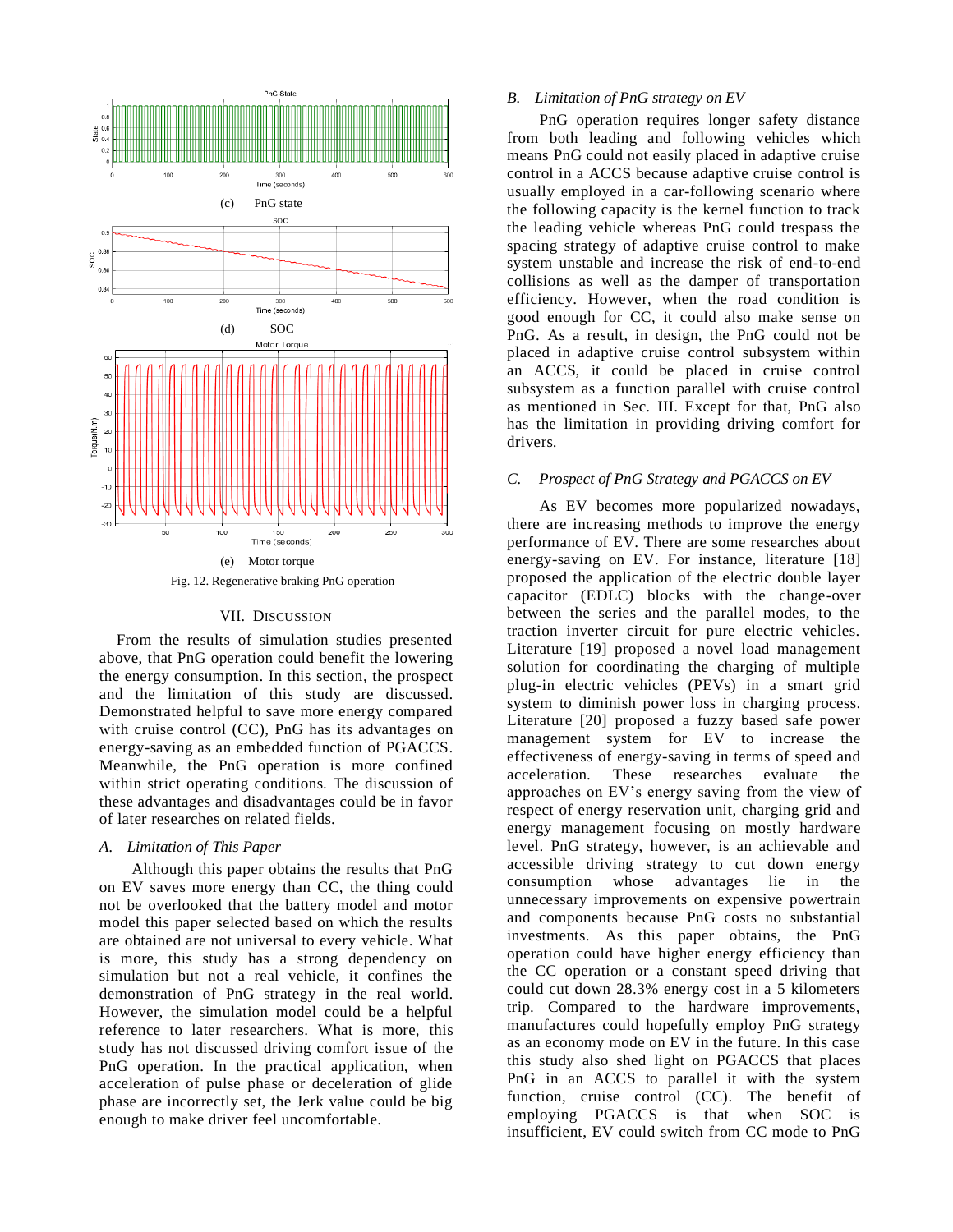mode to save energy. For the characteristics of EV, insufficient energy density is always a tricky problem. Given that improvements on hardware are restricted, PGACCS would be a low-cost approach to enhance the energy performance of EV. Manufactures could calibrate the PnG base speed and the fluctuation region corresponding to different driving speeds before the vehicle come on the market and provide the PnG mode button that could be triggered as divers' need.

#### VIII. CONCLUSIONS

 In this study, the electric vehicle model with the PnG-driven adaptive cruise control system and regenerative braking is built up. The four problems are formulated and solved. The first one is the implementation of adaptive cruise control function in the model. The model could practice adaptive cruise control successfully in the two preset operating conditions subject to the preset ACC strategy. The second problem is exploring the regenerative braking effects on saving energy. This study uses a contrast experiment testing the energy consumption on the conditions employing regenerative braking and employing solely hydraulic braking in the NEDC test. The result is that using regenerative braking saves 54% SOC cost compared to using hydraulic braking solely. The third problem is to find the optimal PnG strategy and minimize the SOC cost. Given that the base speed of vehicle is 30km/h and varies from 25 to 35km/h when executing PnG strategy, through the IGPSO computation, this study determines the best value for acceleration value  $a_{x1}$ and deceleration value  $a_{x2}$  to obtain optimal SOC cost which is 28.3% less than the cruise control operation at 30km/h in a 5 kilometers trip. The fourth problem explores the energy effect of regenerative braking on the PnG operation in which this study finds that the regenerative braking could cost more energy than the optimal PnG solution in which no brake applied, and even more than the constant speed driving due to the energy loss in the transforming process. Based on this study, PnG strategy could be a promising method to enhance the energy performance of EV; PGACCS could be a more energy-saving ACCS for EV.

Besides the abovementioned implementations in this study, PnG strategy could be further discussed in other applications. As mentioned in the discussion section, PnG has a limitation that requires enough safety concerns to practice in some driving scenarios. However, PnG may be helpful in lowspeed driving scenarios where the safety concern is less important. One of the low-speed applications is delivery robot, which is a thriving industry in recent years [41]. Therein lies more challenges on energy consumptions increased by the increasing delivery robots or vehicles [40]. In the future studies, PnG strategy could be tested on delivery robots which could be operates in the low-speed scenarios like campuses and sidewalks and have the potential to cut down considerable energy consumptions caused by rapidly growing robotic delivery networks. Additionally, what kind of challenges will PnG strategy bring to power electronics design and stability analysis is also an interesting problem. Due to the length and scope of this study, stability analysis of power electronics is not included. The related power electronics researches about stability control and small signal regulation [42], however, are potentially have effect on PnG implementation process that could be further studied in the future.

#### **REFFERENCES**

- [1] L. Peppard and V. Gourishankar, "Optimal control of a string of moving vehicles," *IEEE Transactions on Automatic Control*, vol. 15, no. 3, pp. 386–387, 1970.
- [2] Ting Zhang. "Simulation and Analysis of Vehicle Adaptive Cruise Control Based MPC Algorithm," Shenyang: Northeastern University,2017.
- [3] J.-J. Martinez and C. Canudas-De-Wit, "A Safe Longitudinal Control for Adaptive Cruise Control and Stop-and-Go Scenarios," *IEEE Transactions on Control Systems Technology*, vol. 15, no. 2, pp. 246–258, 2007.
- [4] Y. Ying and O. O. Solomon, "Research on Adaptive Cruise Control Systems and Performance Analysis Using Matlab and Carsim," *2017 5th International Conference on Mechanical, Automotive and Materials Engineering (CMAME)*, 2017.
- [6] W. LIU, W. HUANG, J. DIAO, W. GUO, X. HAN, " Design and Test of Automobile Cruise System Based on PID Control," Internal Combustion Engine & Powerplant, vol.4, pp. 29-31, 2015.
- [7] R. Abdullah, A. Hussain, K. Warwick, and A. Zayed, "Autonomous intelligent cruise control using a novel multiplecontroller framework incorporating fuzzy-logic-based switching and tuning," *Neurocomputing*, vol. 71, no. 13-15, pp. 2727–2741, 2008.
- [8] S.-J. Ko and J.-J. Lee, "Fuzzy logic based adaptive cruise control with guaranteed string stability," *2007 International Conference on Control, Automation and Systems*, 2007.
- [9] S. Li, K. Li, R. Rajamani, and J. Wang, "Model Predictive Multi-Objective Vehicular Adaptive Cruise Control," *IEEE Transactions on Control Systems Technology*, vol. 19, no. 3, pp. 556–566, 2011.
- [10] K. Santhanakrishnan and R. Rajamani, "On spacing policies for highway vehicle automation," *Proceedings of the 2000 American Control Conference. ACC (IEEE Cat. No.00CH36334)*, 2000.
- [11] D. Yanakiev and I. Kanellakopoulos, "Longitudinal control of automated CHVs with significant actuator delays," *Proceedings of the 36th IEEE Conference on Decision and Control*.Vol. 50, no. 3, pp. 1289-1297, 1997.
- [12] M. Wang, H. Yu, G. Dong, and M. Huang, "Dual-Mode Adaptive Cruise Control Strategy Based on Model Predictive Control and Neural Network for Pure Electric Vehicles," *2019 5th International Conference on Transportation Information and Safety (ICTIS)*, 2019.
- [13] Silong Lu, "Research on Adaptive Cruise Control Prediction Control for Electric Vehicle," Liaocheng: Liaocheng University, 2019.
- [14] S. Zhang and X. Zhuan, "Study on Adaptive Cruise Control Strategy for Battery Electric Vehicle Considering Weight Adjustment," *Symmetry*, vol. 11, no. 12, p. 1516, 2019.
- [15] S. E. Li, K. Deng, Y. Zheng, and H. Peng, "Effect of Pulse-and-Glide Strategy on Traffic Flow for a Platoon of Mixed Automated and Manually Driven Vehicles," *Computer-Aided Civil and Infrastructure Engineering*, vol. 30, no. 11, pp. 892–905, 2015.
- [16] S.-Y. Shieh, T. Ersal, and H. Peng, "Pulse-and-Glide Operation for Parallel Hybrid Electric Vehicles with Step-Gear Transmission in